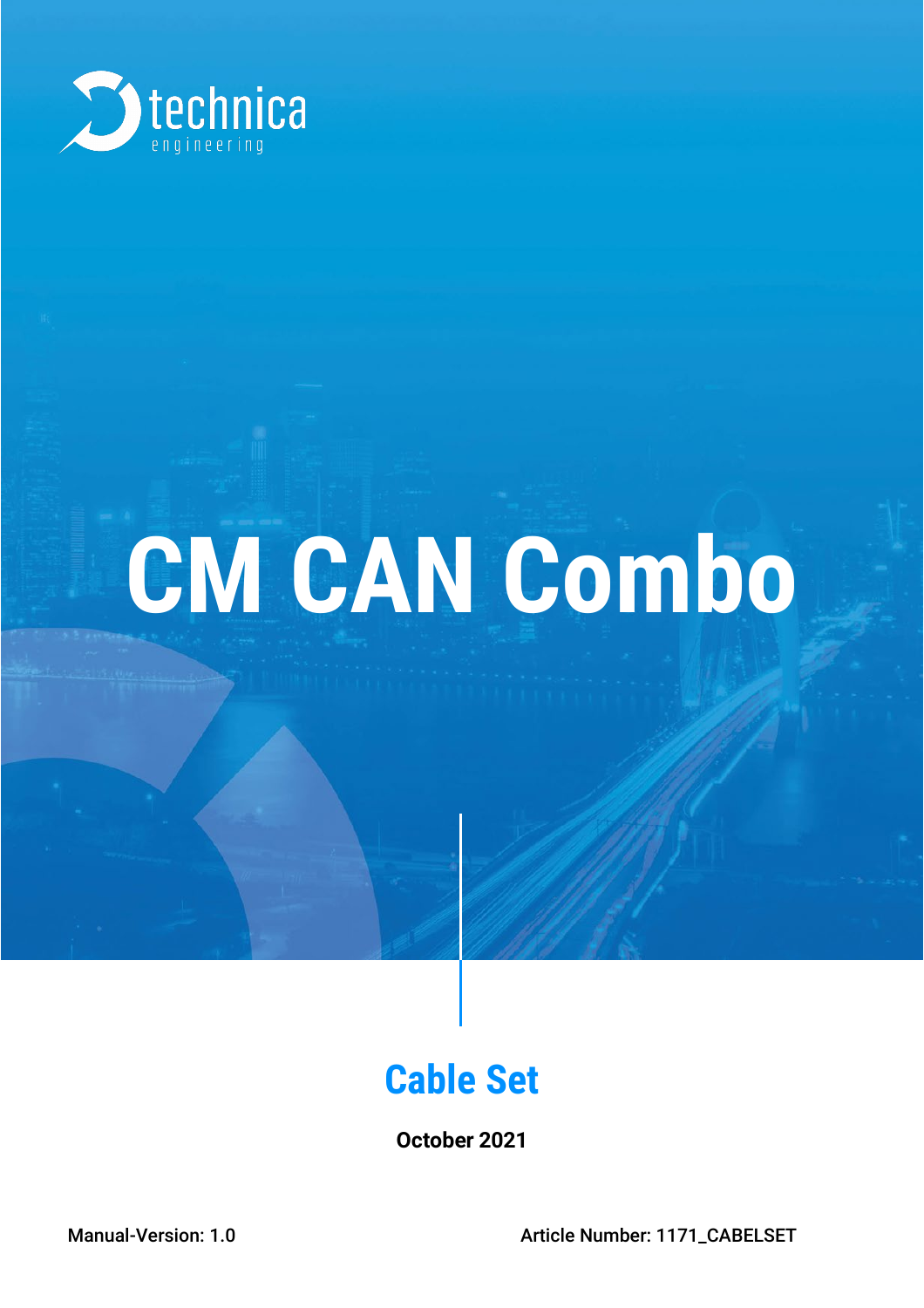## **CONTENT**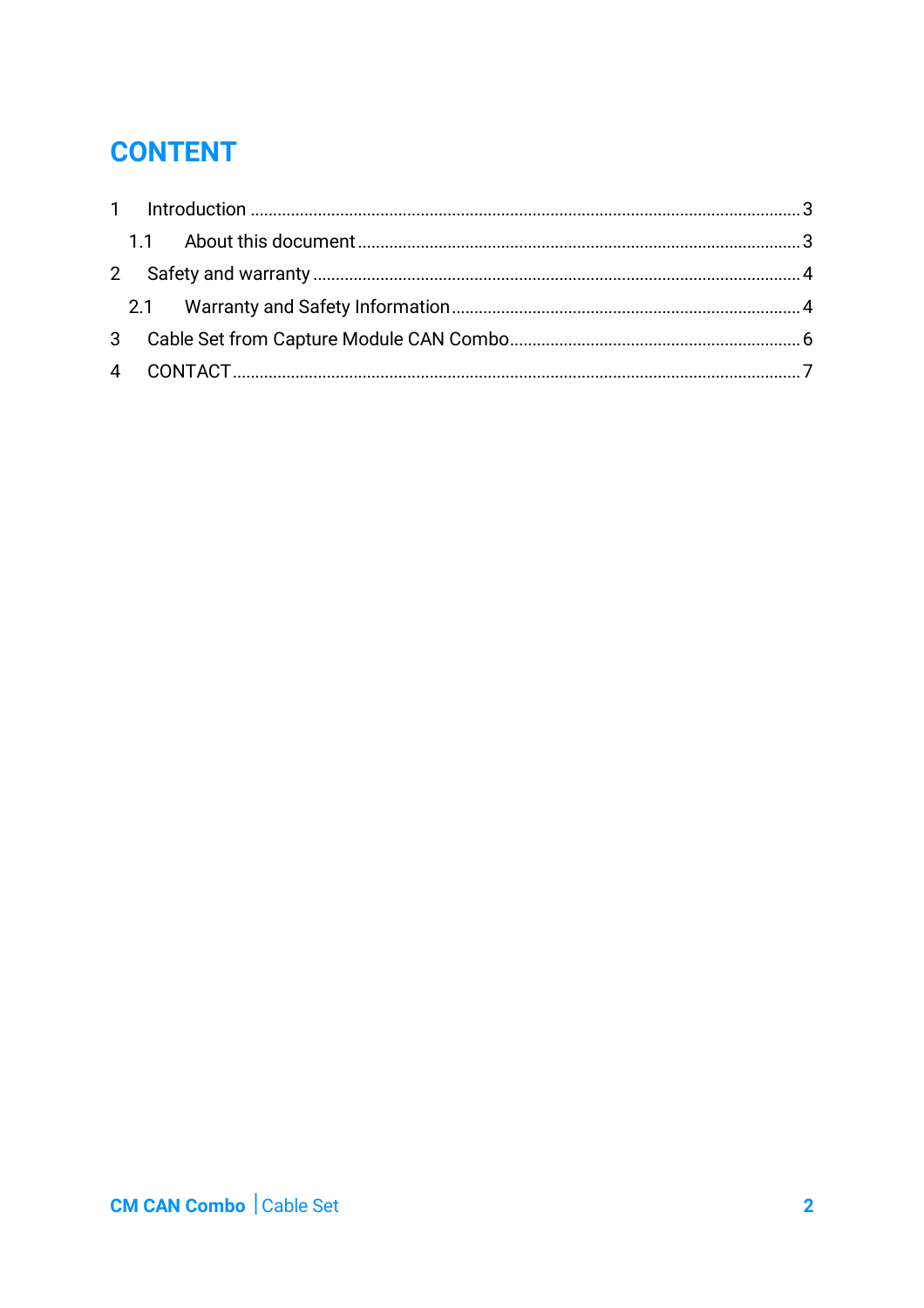## <span id="page-2-0"></span>**1 Introduction**

#### <span id="page-2-1"></span>**1.1 About this document**

This document describes the cable set of CM CAN Combo (hereinafter CM CAN Combo).

For the latest version of this document please contact Technica Engineering via technicalsales@technica-engineering.de

©2021 Technica Engineering GmbH

The content in this document is copyrighted by Technica Engineering GmbH. Copying or reproducing its content in full or in parts is not allowed. Technical contents in this document are subjected to change without prior notice. Third-party contents and trademarks are the property of the corresponding vendors.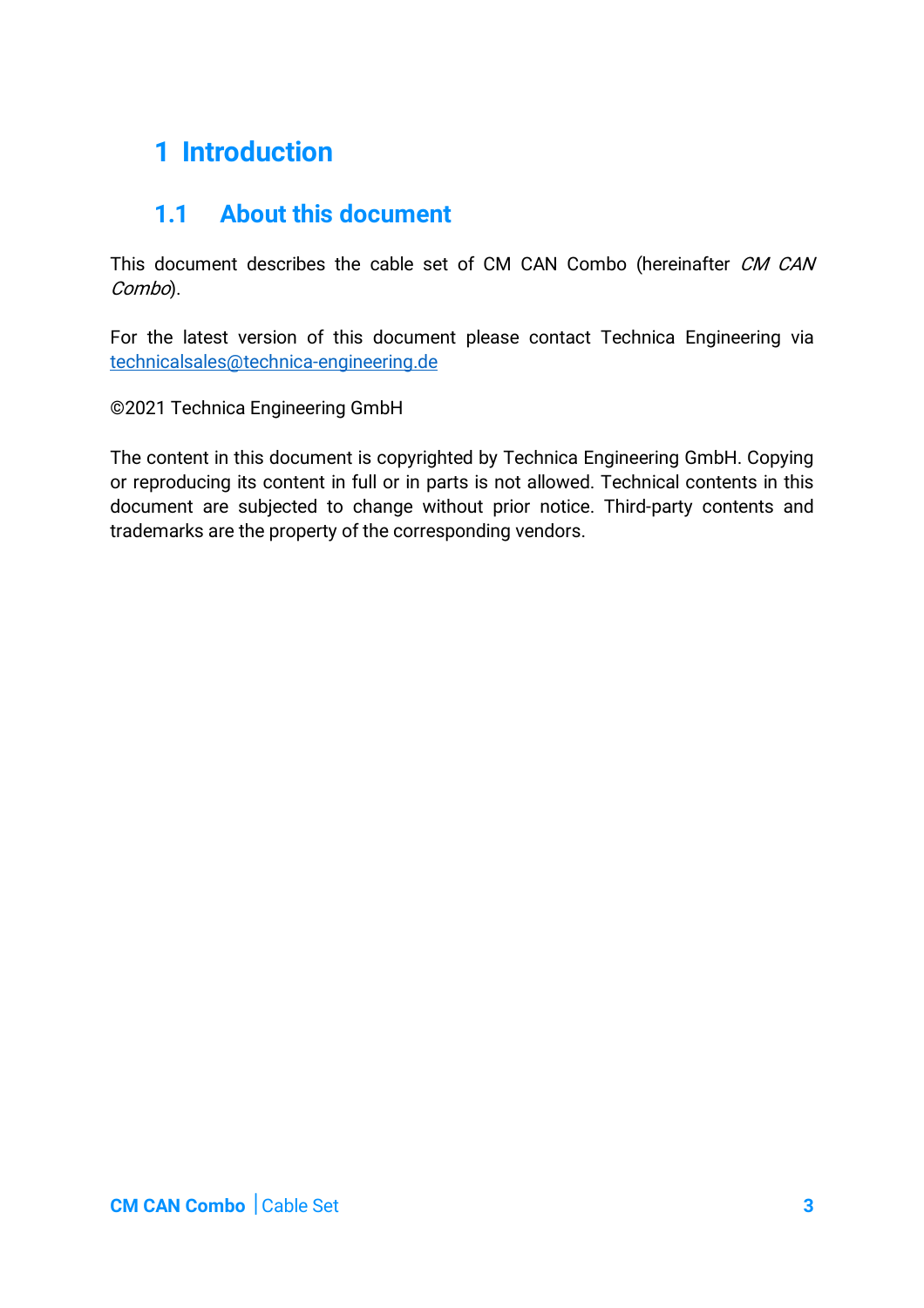## <span id="page-3-0"></span>**2 Safety and warranty**

## <span id="page-3-1"></span>**2.1 Warranty and Safety Information**

| Before operating the device, read this manual thoroughly and retain it<br>for your reference.<br>The latest documentation for the CM_CAN_Combo can<br>be<br>downloaded here:<br>https://technica-engineering.de/produkt/capture-module-can-<br>combo/                                                                                                                                                                                                                                                                                                                                                                                                                                                                                                                                                                                                                                                                                                                                                                                                   |
|---------------------------------------------------------------------------------------------------------------------------------------------------------------------------------------------------------------------------------------------------------------------------------------------------------------------------------------------------------------------------------------------------------------------------------------------------------------------------------------------------------------------------------------------------------------------------------------------------------------------------------------------------------------------------------------------------------------------------------------------------------------------------------------------------------------------------------------------------------------------------------------------------------------------------------------------------------------------------------------------------------------------------------------------------------|
| Use the device only as described in this manual.<br>Use only in dry conditions.<br>Do not insert any foreign object in the slots/openings of the housing.<br>Do not apply power to a damaged device.<br>The device may only be used by specialists.                                                                                                                                                                                                                                                                                                                                                                                                                                                                                                                                                                                                                                                                                                                                                                                                     |
| Do not open the device. Otherwise warranty will be lost.                                                                                                                                                                                                                                                                                                                                                                                                                                                                                                                                                                                                                                                                                                                                                                                                                                                                                                                                                                                                |
| This product is intended for use in automobiles or automotive-like<br>environments. An automotive-like environment includes test setups<br>or test benches in the office, laboratory and workshop areas. In the<br>test setups the same environmental conditions apply as in vehicle<br>electrical systems. Technica Engineering products are not intended<br>to be used as standard IT equipment. The test systems and products<br>from Technica Engineering are designed as customer and<br>application-specific test modules that are only used by specialists for<br>development and test facilities.<br>When integrating the modules in a vehicle or test set-up, the user<br>must ensure appropriate ventilation or air convection.<br>Technica Engineering products must not be considered as a safety<br>element out of context when using safety-critical systems and must<br>be included in the safety assessment when used. The development<br>class in a safety system must be taken into account with standard<br>QM referred to ISO26262. |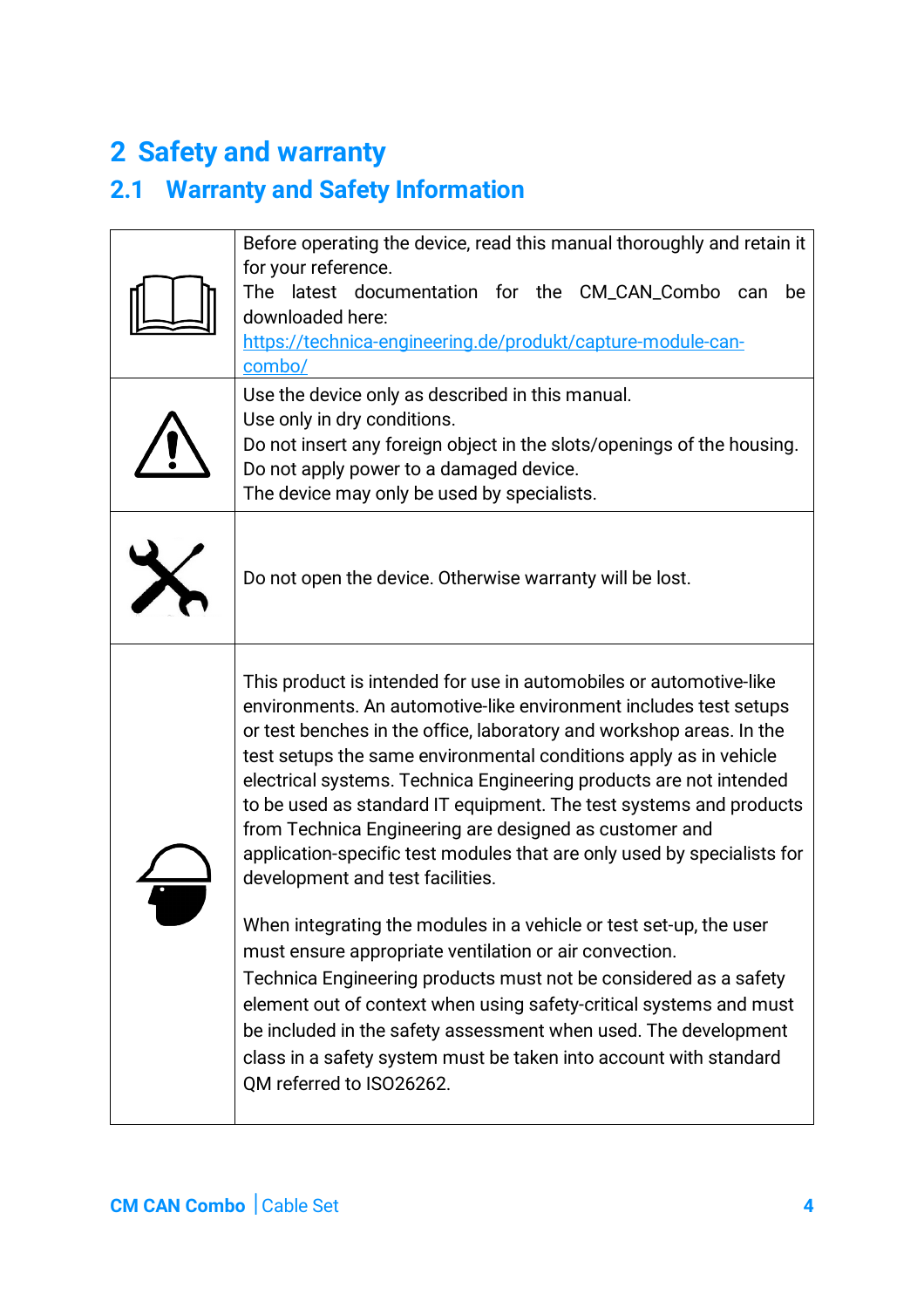

The device can get hot.

Do not cover the device due to fire danger. Do not place the device near to highly flammable materials due to fire danger. Do not use the device above the specified operating temperature. The operating temperature is the ambient temperature of the installation space.



This symbol is only valid in the European Union. If you wish to discard this product, please contact your local authorities or dealer and ask for the correct method of disposal. Technica Engineering GmbH is registered as manufacturer of the brand "Technica Engineering" and the device type "Small devices of Information- and Telecommunications- technology for exclusive use in non-private Households". WEEE reg. No. DE 20776859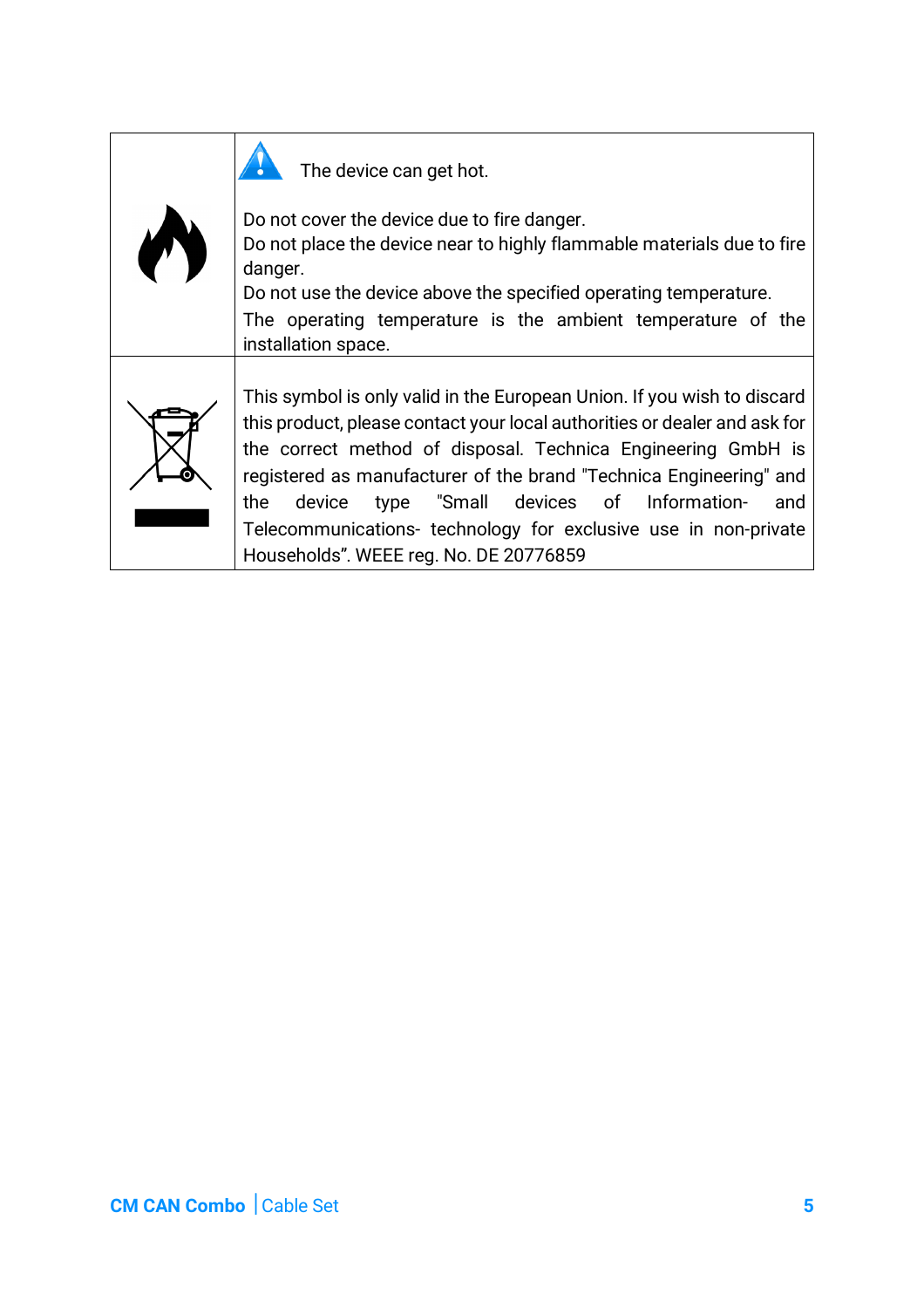## <span id="page-5-0"></span>**3 Cable Set from Capture Module CAN Combo**

The cable set from Capture Module CAN Combo include:

| <b>Product Description</b>                                                                                         | <b>Photo</b> | <b>Quantity</b>         |
|--------------------------------------------------------------------------------------------------------------------|--------------|-------------------------|
| MQS Cover Housing 12P Black<br>K005642<br>CO: TE Connectivity<br>Part no: 1-967415-1                               |              | 1                       |
| MQS Cover Housing 90DEG 26P<br>CO: TE Connectivity<br>Part no: 1452031-1                                           |              | 1                       |
| MQS Socket Housing 12P<br>CO: TE Connectivity<br>Part no: 965776-1                                                 |              | 1                       |
| MQS Socket housing 26P<br>CO: TE Connectivity<br>Part no: 1452076-1                                                |              | 1                       |
| <b>MICRO</b><br><b>SYSTEM</b><br><b>QUADLOK</b><br>SOCKET HSG 10 POS<br>CO: TE Connectivity<br>Part no: 1-929423-2 |              | 1                       |
| 1m BR-twist a pair of cable                                                                                        |              | 6                       |
| 1 m Twist-Pair red/black cable<br>$0,35$ mm                                                                        |              | 1                       |
| 1m Ethernet Network cable                                                                                          |              | 1                       |
| Black banana plug adapter 4mm<br>Red banana plug adapter 4 mm                                                      |              | 1 unit of<br>each piece |
| Gold<br>Connector Banana<br>Plugs<br>4mm                                                                           |              | $\overline{2}$          |